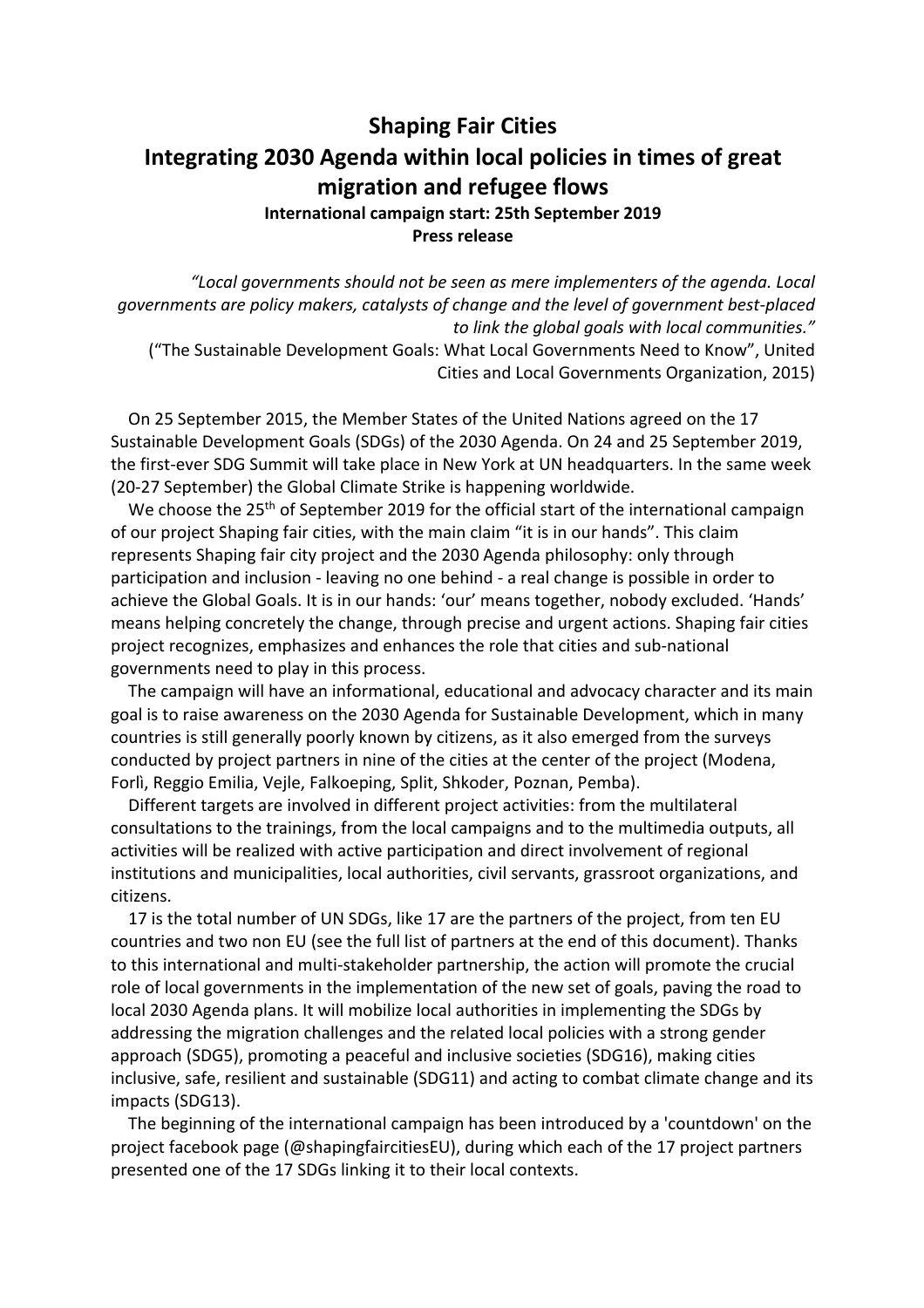The campaign will promote various actions and activities carried on by the different partners. Some examples:

- All partners will contribute to the realization of a set of multimedia platforms and outputs: a policy learning platform, coordinated by Romanian partner BRCT Iasi, an itinerant web documentary, produced by Italian partner Emilia-Romagna Region, 6 animated videos by Italian partner WeWorld-GVC, a website about SDG and migration by the University of Bologna.
- Romanian partner, BRCT has announced a Summer School for for students on 27th of September to 1st of October 2019 in cooperation with Iasi University. It will include seminars and practical activities connected with all SDGs. All activities - their content and logistic aspects - will be coordinated by the local university. (For more information: www.brctiasi.ro/dezvoltare%20durabila-a121).
- Polish partner ROPS Regional Centre of Social Policy in Poznan has already started its local campaign on 1st of May 2019. The activities conducted so far include: a capacity building training in Konin, policy learning trainings, a multilateral consultation during The Week of Non-Governmental Organisation. A 2030 Agenda Summer School for students will take place from 21st of September to 5th of October 2019 and will include workshops with experts, visits, the so called 'Clean Up the World' action and a final evaluation outdoor meeting, where the best projects developed during the school will be announced. (Link to the facebook event: www.facebook.com/events/461674231351753/). In the meantime, there will be national specific training taking place on 27-28 of September in Collegium Da Vinci School in Poznan. The event will include public institutions, NGOs and CSOs. There will be workshops, presentations, a film competition and meetings with experts. (Link to the facebook event: https://www.facebook.com/events/2248037338843096/). On the 25th October in Poznan there will be Workshop for Agenda 2030 presentation in the form of World's Café and on 27-29th of November 2019 a coordination meeting of all project partners in Poznan. More information on the project website: http://rops.poznan.pl/naszeprojekty/shaping-fair-cities/)
- Velje Kommune has announced a 17 months campaign during which, each 17th of the month, there will be a special content issue. Different kinds of meetings dedicated to the various SDGs have been conducted starting in May 2019: last one for example was a seminar called "Nature and green change - Denmark for the goals". A special serie of videos have been produced with the title 'The Family Robot explains SDGs to children'. (https://youtu.be/V0Mzl2Dpqtg).
- Emilia-Romagna Region has published a call for proposals (expired on 20 September 2019) directed to local authorities to carry out communication and awareness campaigns which, in an innovative and effective way, increase awareness and mobilize citizens in favor of implementation of the 2030 Agenda in our cities. The goal is to involve as many local authorities of the Region (Municipalities, Metropolitan Cities and Unions of Municipalities), civil society organizations and citizens as possible in the process of localization of sustainable development objectives. In the final phase of the project Emilia-Romagna Region will organize the "Fair Cities Days", a three-day European event in Bologna which will take place in 2020 during the regional campaign involving representatives, local authorities, company directors, experts and professors in workshops, conferences and debates with the aim of creating a synergy between politics and companies and launching a strategic debate on the implementation of development policies at city level.

The official coordinator of the campaign are: ROPS - Regional Centre of Social Policy from Poland and WeWorld-GVC from Italy, with the supervision and coordination of Emilia-Romagna Region, lead partner of the project.